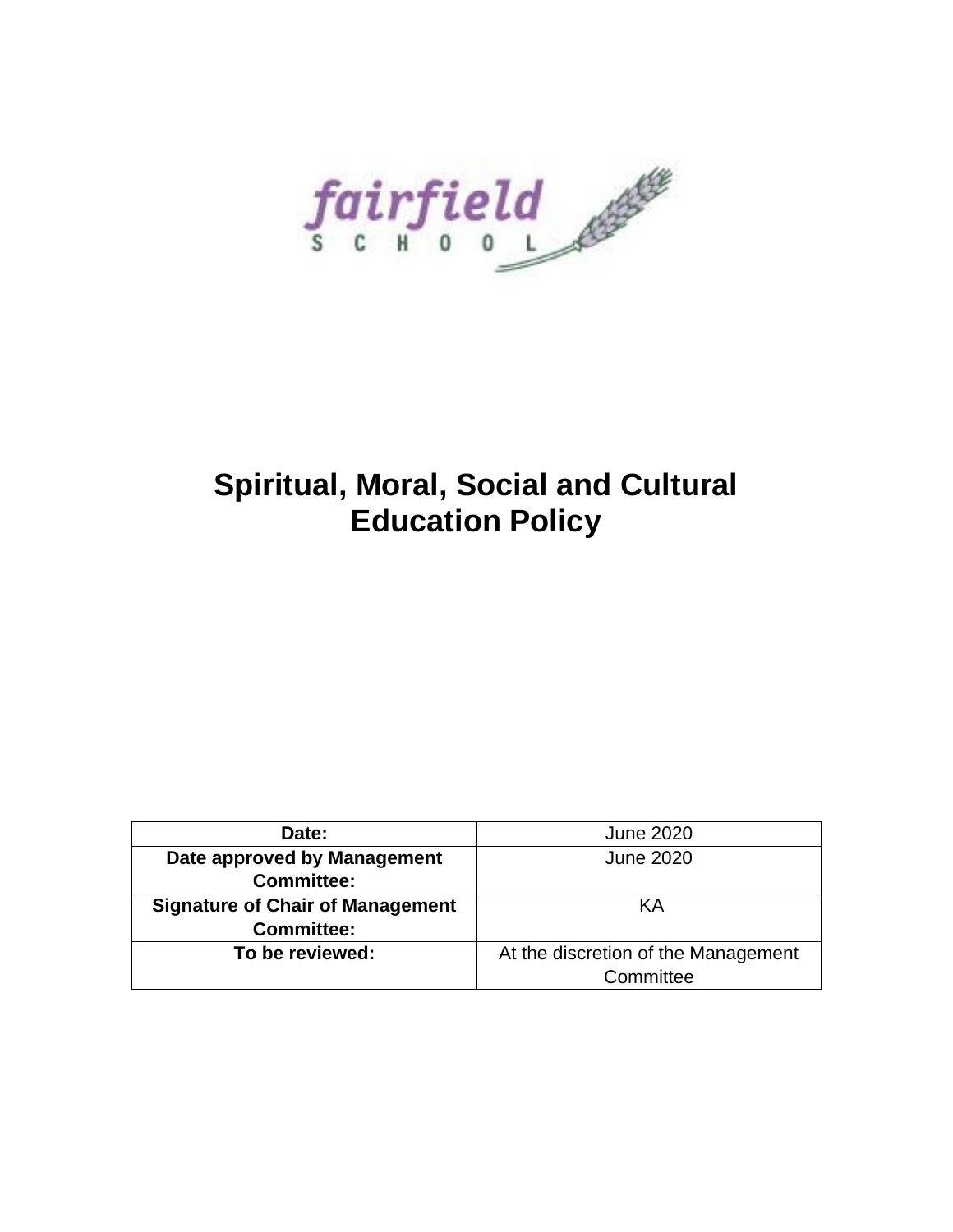This policy gives guidance to staff on Spiritual, Moral, Social and Cultural (SMSC) education and should be read alongside other policies that are pertinent to teaching and learning.

At Fairfield House School we recognise that the personal development of learners spiritually, morally, socially and culturally, plays a significant part in their ability to learn and achieve. We therefore aim to provide an education that provides learners with opportunities to explore and develop their own values and beliefs, spiritual awareness, high standards of personal behaviour, a positive caring attitude towards other people, an understanding of their social and cultural traditions and an appreciation of the diversity and richness of the cultures, particularly British culture and values.

All learners spiritual, moral, social and cultural values will be respected, and those whose values maybe different from the majority will always be shown great sensitivity.

## **Aims and objectives:**

SMSC education is inextricably linked to the Fairfield House School values and ethos. We believe that each learner will be valued as an individual and enabled to develop intellectually, socially and emotionally within a caring, purposeful and flexible framework. In particular, SMSC education support the aims:

- To recognise and value the qualities, abilities and dignities of each individual;
- To provide a high quality and appropriate environment in which learners are encouraged to develop to their full potential;
- To recognise that our learners need significant support but to encourage the greatest possible independence of thought and action;
- To promote the spiritual, moral, social and cultural development of each learner.

## **Spiritual education:**

The aim of spiritual education is to promote opportunities for learners to reflect on aspects of their lives and the human condition through, for example, literature, theatre, music, art, science, religious education. Through spiritual education, learners will acquire beliefs and values to learn the basis for personal and social behaviours. Not only will learners be given opportunities for spiritual development through the curriculum on offer, but also through the ethos and climate of the school.

Fairfield House School seeks to help learners to become more aware of the spiritual dimension within them by providing opportunities to question and reflect. The school's ethos and values, as well as the explicit teaching and learning within the school, aim to provide learners with the knowledge to develop, explore and respect the spiritual dimension of their lives and the lives of others, which might include those learners with specific religious beliefs.

## **Spiritual Education aims for learners to:**

- Have a respect for themselves and for others;
- Have an awareness and understanding of their own and other's beliefs;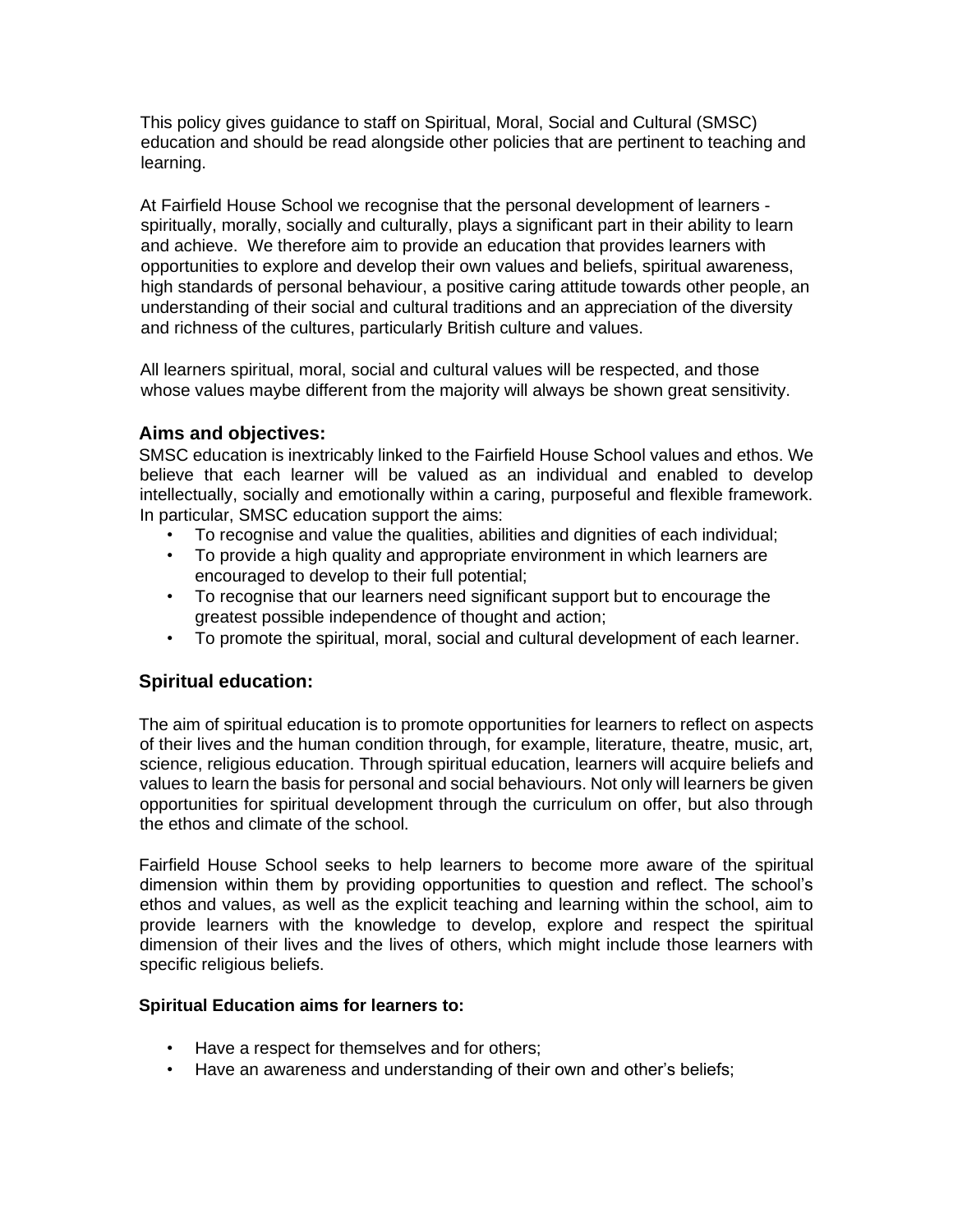- Have an increasing ability to reflect and learn from reflection about their own beliefs that inform their perspective on life;
- Have an ability to show courage and persistence in defence of their aims, values, principles and beliefs;
- Have an appreciation of beauty, truth, love, goodness, order and mystery;
- Have respect for insight as well as knowledge and reason;
- Have an understanding of feelings and emotions, and their likely impact;
- Have an expressive and creative impulse in their learning;
- Have the ability to reflect on their own experiences;
- Enjoy learning about themselves and others;
- Have a readiness to challenge all that would constrain the human spirit;
- Have a sense of empathy with others, concern and compassion;
- Have a respect for different people's faiths, feelings and values.

## **These aims will be encouraged through:**

- The values and attitudes that Fairfield House School identifies, upholds and fosters;
- The contribution made by the curriculum;
- Through religious education, acts of collective reflection and other group discussions;
- Through the ethos and climate of Fairfield House School.

## **Cross Curricular elements may include:**

- 1. Art the study of artists and their spiritual and cultural domains
- 2. History including such concepts as conversion, faith and beliefs, and Christendom, crusade, reformists, monasticism and missionary;
- 3. English including a wide range of literature, including stories, poetry and plays and debate.
- 4. Outdoor Education and visits the beauty of nature.

# **Outcomes of spiritual development will be demonstrated in such qualities as:**

- **Knowledge** of the central beliefs, ideas and practices of major world religions and philosophies;
- **An understanding** of how people have sought to explain the universe through various myths and stories, including religious, historical and scientific interpretations;
- **Beliefs** which are held socially, and the ability to give some account of these and to derive values from them;
- **Behaviour and attitudes** which derive from such knowledge and understanding and from social conviction, and which show awareness of the relationship between belief and action;
- **Social response** to questions about the purpose of life, and to the experiences of e.g. beauty and love or pain and suffering.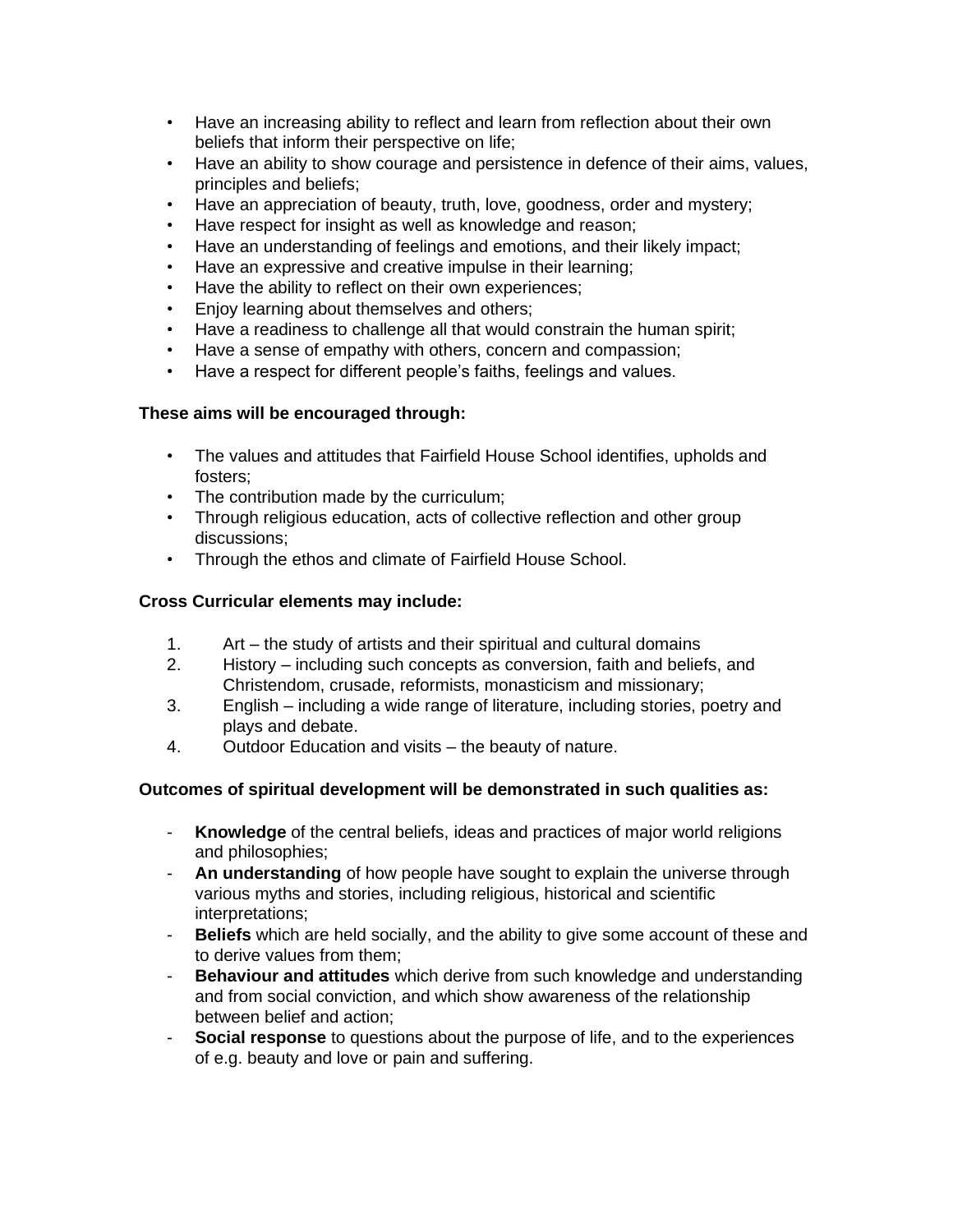## **Moral education:**

The aim of moral education is to promote opportunities for learners to uphold a series of values which will serve them well throughout their lives. Staff will be role models for upholding values and will promote moral education through the ethos and climate of the school. Fairfield House School seeks to encourage learners to develop moral values by providing opportunities to look at choices, focusing on right and wrong and the idea of justice. It aims to develop characteristics such as honesty, responsibility and integrity so that learners can live in ways that respect the well-being and rights of others.

## **Learners will be encouraged to uphold the following values:**

- Telling the truth
- Keeping promises
- Respecting the rights and property of others
- Acting considerately towards others
- Helping those less fortunate and weaker than ourselves
- Taking social responsibility for ones actions
- Self-discipline.

## **Fairfield House School will reject the following values:**

- Bullying
- Cheating
- Deceit
- Cruelty
- Irresponsibility
- Dishonesty.

## **Cross curricular elements may include:**

- 1. English/Drama/RE whereby pupils may explore such concepts as conflict, tension, love and hate.
- 2. Science including the ways in which scientific discovery and technological development might cause moral problems and dilemmas e.g. genetics, pollution, atomic power, greenhouse effect, conservation, organic farming, fertilizers etc.

## **Outcomes of moral development will be demonstrated in such qualities as:**

- **Knowledge** of the language and ideas of morality;
- Knowledge of Local, national and world issues such as the individual and the community – rights, duties and responsibilities, war and peace, human rights, exploitation and aid, medical issues, environmental issues and equal opportunities;
- **Disposition** to act and behave in accordance with such values, including the skills of making moral decisions and forming moral judgements;
- **Understanding** of the nature and purpose of moral discussion, with the desire to persuade, combined with respect for and listening to, others' viewpoints
- **Understanding** the consequences of their behaviour and actions;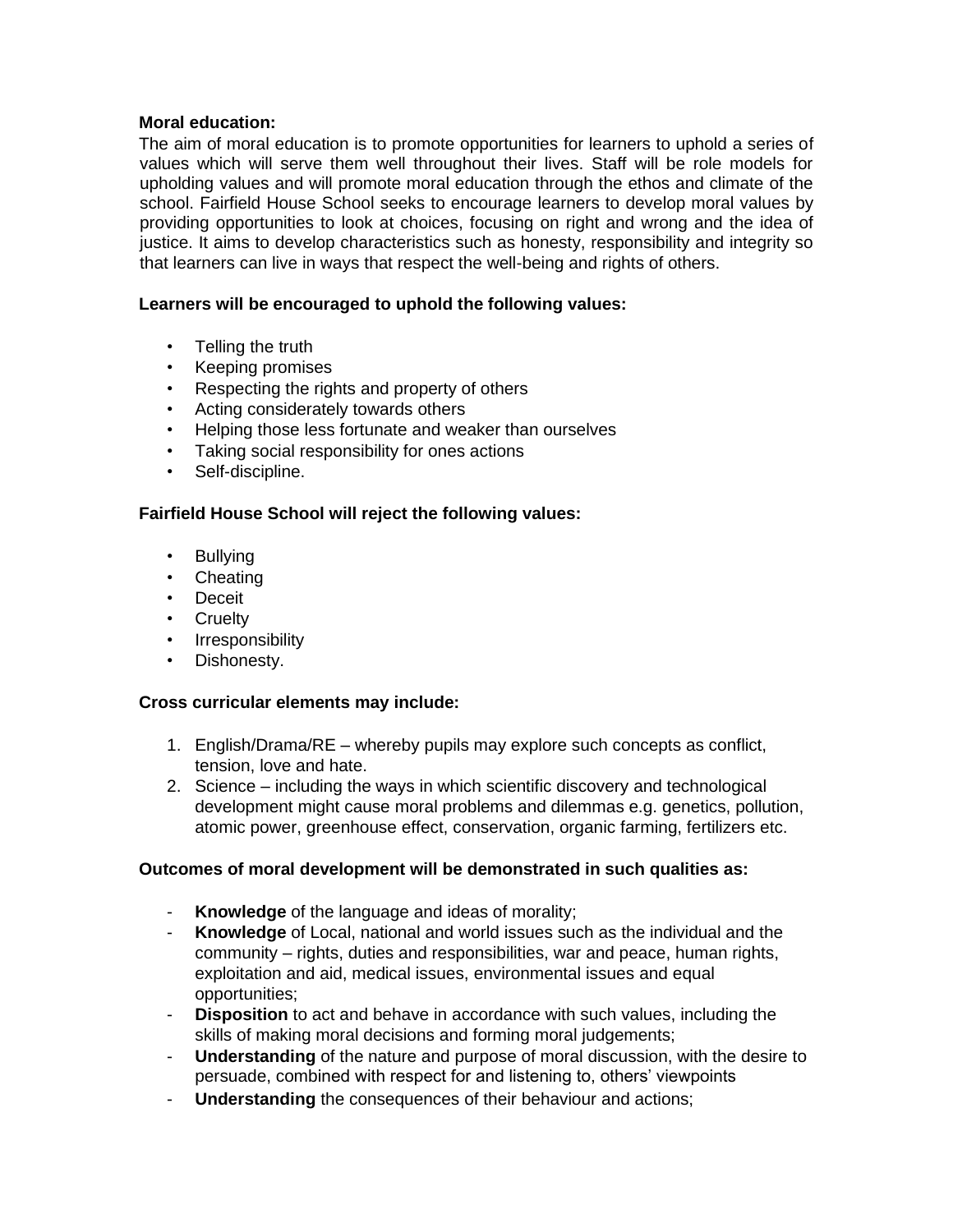- **Ability** to recognise the difference between right and wrong and readily apply this understanding to their own lives, and in doing so, respect the civil and criminal law of England;
- **Social values** in relation to interpersonal skills and relationships with others
- **Tolerance**; respect for persons and property including truthfulness, compassion, co-cooperativeness, sensitivity, love and empathy;
- **The self** with reference to such aspects as: Self-awareness, self-confidence, self-esteem, self-control, self-reliance, self-respect, self-discipline and responsibility.

## **Social development:**

Fairfield House School seeks to encourage learners to develop the skills required to become active citizens so that they can participate responsibly in the communities to which they belong. These include the skills of co-operation, teamwork, initiative, responsibility and collaboration. Fairfield House School participates in the wider community through voluntary work, work experience, charitable events, working with outside agencies and off-site education. These experiences all contribute to the social development of the learner.

For many learners the underpinning element of social development will be enabling individuals to acquire a growing awareness of their own identity and positive self image. This, in turn will lead on to exploration and understanding of:

- co-operation
- partnership
- leadership
- responsibility

## **The social development of learners is shown by:**

- The use of a range of social skills in different contexts, including working and socialising with pupils from different religious, ethnic and socio-economic backgrounds;
- The willingness to participate in a variety of communities and social settings, including by volunteering, cooperating well with others and being able to resolve conflicts effectively;
- The acceptance and engagement with the fundamental British values of democracy, the rule of law, individual liberty and mutual respect and tolerance of those with different faiths and beliefs; the pupils develop and demonstrate skills and attitudes that will allow them to participate fully in and contribute positively to life in modern Britain.

## **Cross curricular elements may include:**

1. P.E. and Outdoor Education – including the need for rules and the need to abide by them. Again working in groups can promote learning how to share,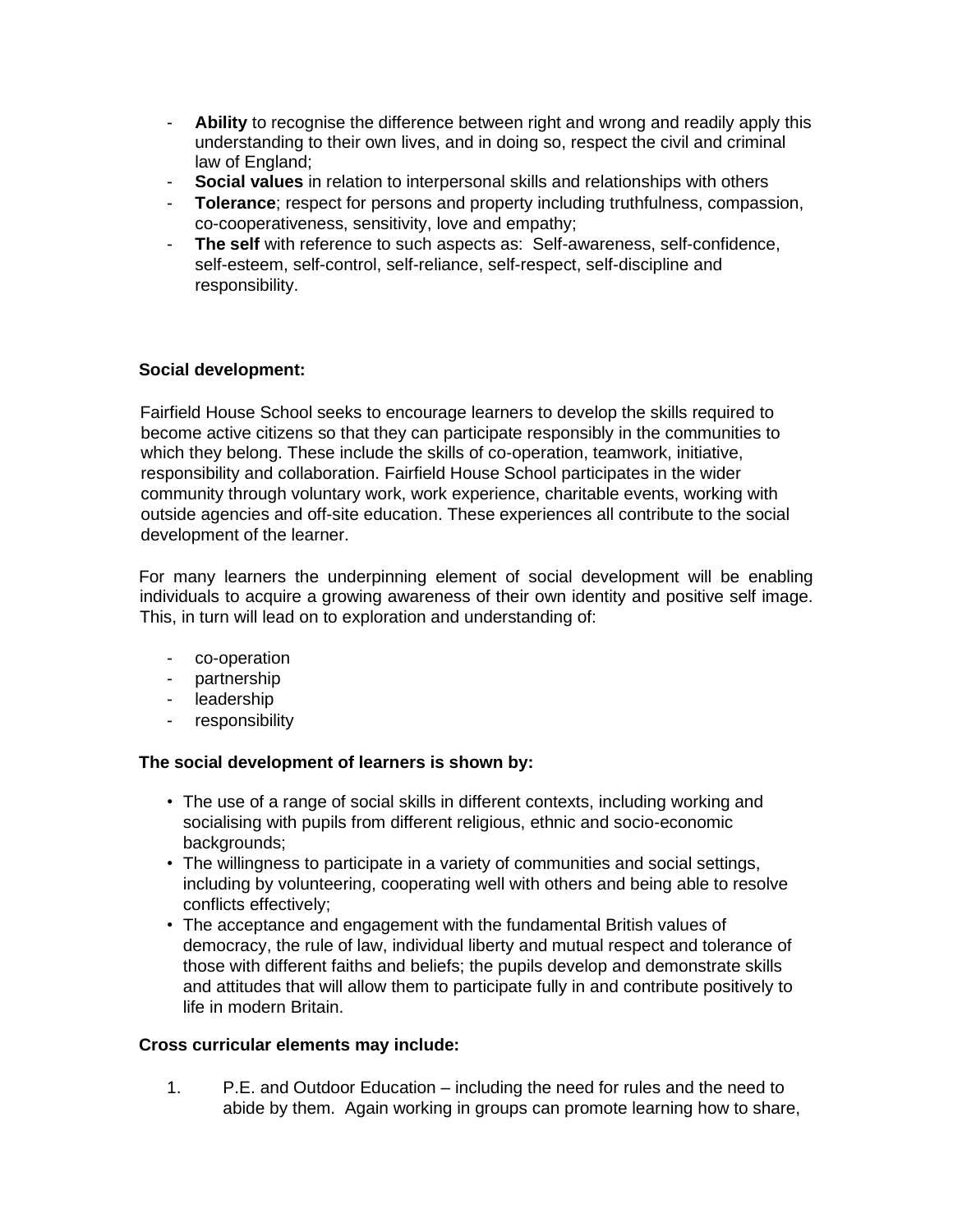acknowledgment of the members of the group and their skills, qualities and role within the group;

- 2. Mathematics including how numerical and mathematical ideas can be used as a means of communication, Also the need for numerical competency as a survival skill;
- 3. English/Drama/Speaking and Listening including role play, whereby pupils can explore their own beliefs and feelings and their relationship with others.

## **Outcomes of social development will be demonstrated in such qualities as:**

- **knowledge** of the ways in which society functions and are organised from the family to the school and thence to wider groupings (local, national, international);
- **understanding** of how individuals relate to each other and to the institutions, structures and processes of society, and of how what is learnt in the curriculum relates to life in society;
- **attitudes** which show the capacity to adjust to a range of social contexts by appropriate and sensitive behaviour;
- **Skills** in taking on, as appropriate, the roles of leader and team worker, exercising responsibility initiative and co-operation;
- **Skills** in working and socialising with learners/staff from different religions, ethic and socio-economic backgrounds;
- **Willingness** to participate in a variety of communities and social settings e.g. volunteering, cooperating with others and being able to resolve conflicts effectively;
- **Ability** to make a strong social contribution to the well-being of social groups and to form effective relationships with them;
- **Acceptance** and engagement with the fundamental British Values of democracy, the rule of law, individual liberty and mutual respect and tolerance of people with different faiths and beliefs;
- **Demonstrate** skills and attitudes that will allow them to participate fully in and contribute positively to life in modern Britain.

## **Cultural development:**

Fairfield House School seeks to develop and encourage learners to explore and understand their own cultural identity and the cultural diversity within society. Opportunities are provided to appreciate other people's traditions, values and beliefs in the explicit teaching of R.E., Art, English, Reading, ASDAN and PSHE&C.

## **Cultural Development will be encouraged through:**

- Valuing and encouraging pupils' own cultural interests and achievements;
- Enrichment, deepening and broadening of pupils' experience of all aspects of culture.

## **Cross curricular elements may include:**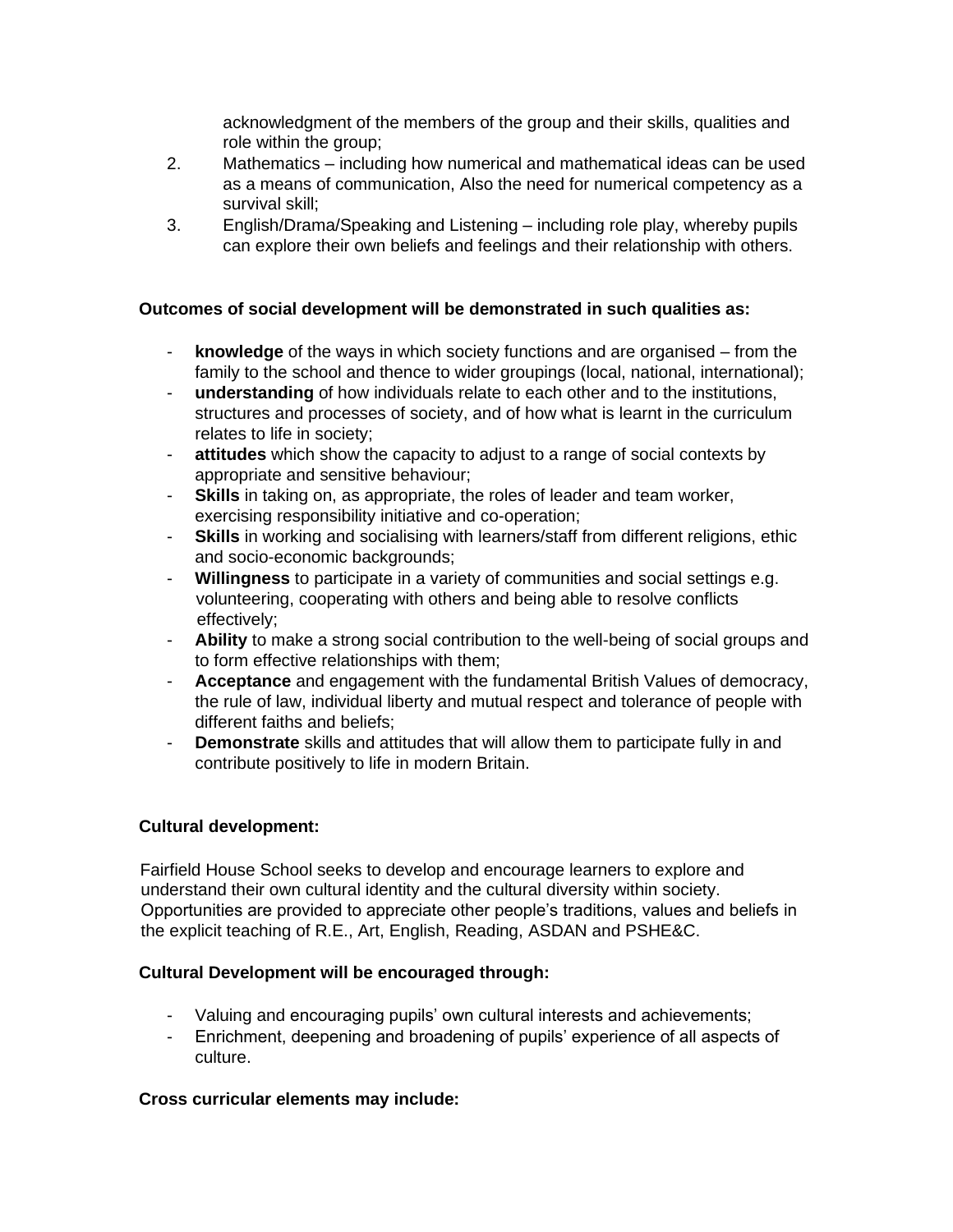- 1. Visits to museums, exhibitions, theatre which encourage an appreciation of culture;
- 2. Careers events, interviews and work experience;
- 3. Thematic approaches which encourage charitable events;
- 4. Staying safe online and anti-bullying events;
- 5. Art and Design including development of creative and aesthetic skills, experience of different two dimensional and three-dimensional media, appreciation of artistic culture, the impact of graphical design on the  $20<sup>th</sup>$  Century, appreciation of works of art judged to be outstanding from different times and places;
- 6. Information Technology including the impact that the information revolution and technological explosion have had in the  $20<sup>th</sup>$  Century culture e.g. on communication, language, leisure, business, employment, the home and social media;
- 7. P.S.H.E. encompassing 'Health and Wellbeing, Relationships and Living in the Wider World.'

**Outcomes** of cultural development will be demonstrated in such qualities as:

- **Knowledge** of the nature and roots of their own cultural traditions and practices, be these religious, social, aesthetic, ethnic, or political, and also of the key features of other major cultural groups within their own society;
- **Knowledge** (supported within P.S.H.E alongside British Values) of Britain's democratic parliamentary system and its central role in shaping our history and valued in continuing to develop Britain;
- **Willingness** to participate in and respond positively to artistic, sporting and cultural opportunities;
- **Understanding** of the diversity of religious, social, ethnic and political traditions and practices – nationally and internationally – as an essential element of the preparation for life in modern Britain**;**
- **Social response and** accomplishment in a range of cultural fields. These will include across the Key Stages: literature, (both prose and verse); music; technology (including information technology, art and design); physical education; cooking andASDAN;
- **Capacity** to relate what they learn, in school generally and in particular areas of the curriculum, to their appreciation of wider cultural aspects of society, and to evaluate the quality and worth of cultural achievements;
- **Interest** in exploring, improving understanding of and showing respect for different faiths and cultural diversity, and the extent to which they understand, respect, accept and celebrate diversity, as shown in their tolerance and attitudes towards different religious, ethnic and socio-economic groups in the local, national and global communities.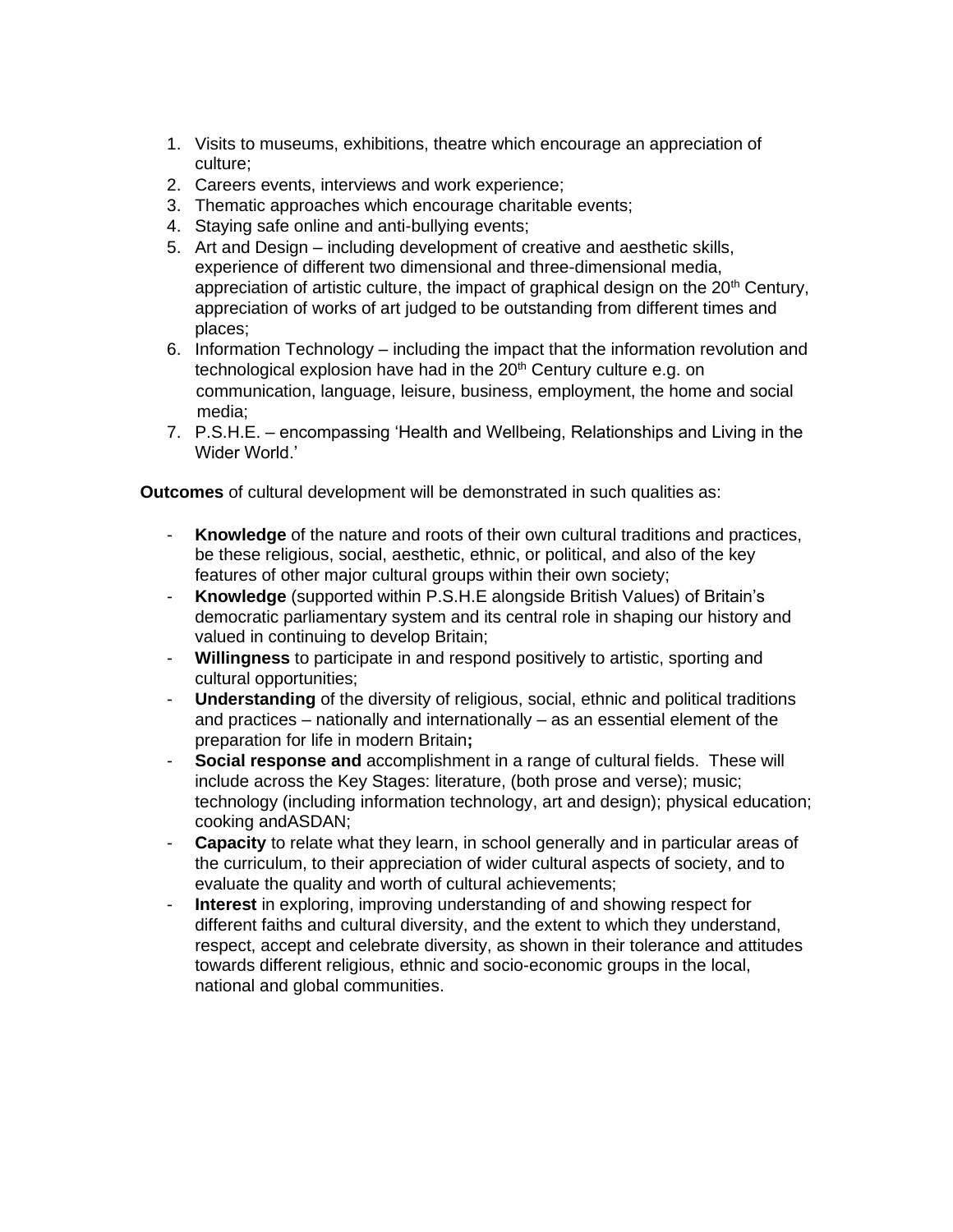#### **Implementation:**

Fairfield House School recognises that many of our learners will need significant support in understanding some of the issues outlined in this policy and, supplementary to timetabled lessons, Spiritual, Moral, Social, and Education is also supported via the ethos of Fairfield House School. Regularly due to the needs of pupils, there is input from other professionals and outside agencies. Parents/carers are encouraged to become involved in specific areas as appropriate.

## **Entitlement:**

The aims of Fairfield House School are to ensure that equality of opportunity is provided for all.

To achieve this, all learners will have access to Social, Moral, Spiritual, and Cultural Education. Staff are encouraged to include SMSC elements in their core subjects and through the creative topics they plan for and teach. Due regard is given to parents'/carers' wishes where possible and cultural traditions, religious beliefs and individual differences and needs are taken into account. The ethos of the team encourages frank and open adult/learner discussions in all matters relating to social and/or emotional problems in dealing with and accepting disability and vulnerability.

All Social, Moral, Spiritual, and Cultural Education activities will take account of Fairfield House School Health & Safety Policy and where appropriate, staff will carry out risk assessment for specific activities.

#### **Procedures and Implementation:**

To ensure all learners make a positive contribution to society, learners at Fairfield House School are provided with:

- Quality teaching and learning to aid the development of skills and knowledge required to become responsible citizens within the local and wider community;
- Opportunities to develop a supportive, caring and respectful attitude towards all members of the school community, actively promoted through Fairfield House School's vision and values;

At Fairfield House School SMSC education will be developed through:

- Each bespoke and individualised curriculum
- Cross curricular activities
- Fairfield House School ethos and values
- Clear and unambiguous behaviour expectations made explicit through the daily behaviour management system.
- Therapeutic Services.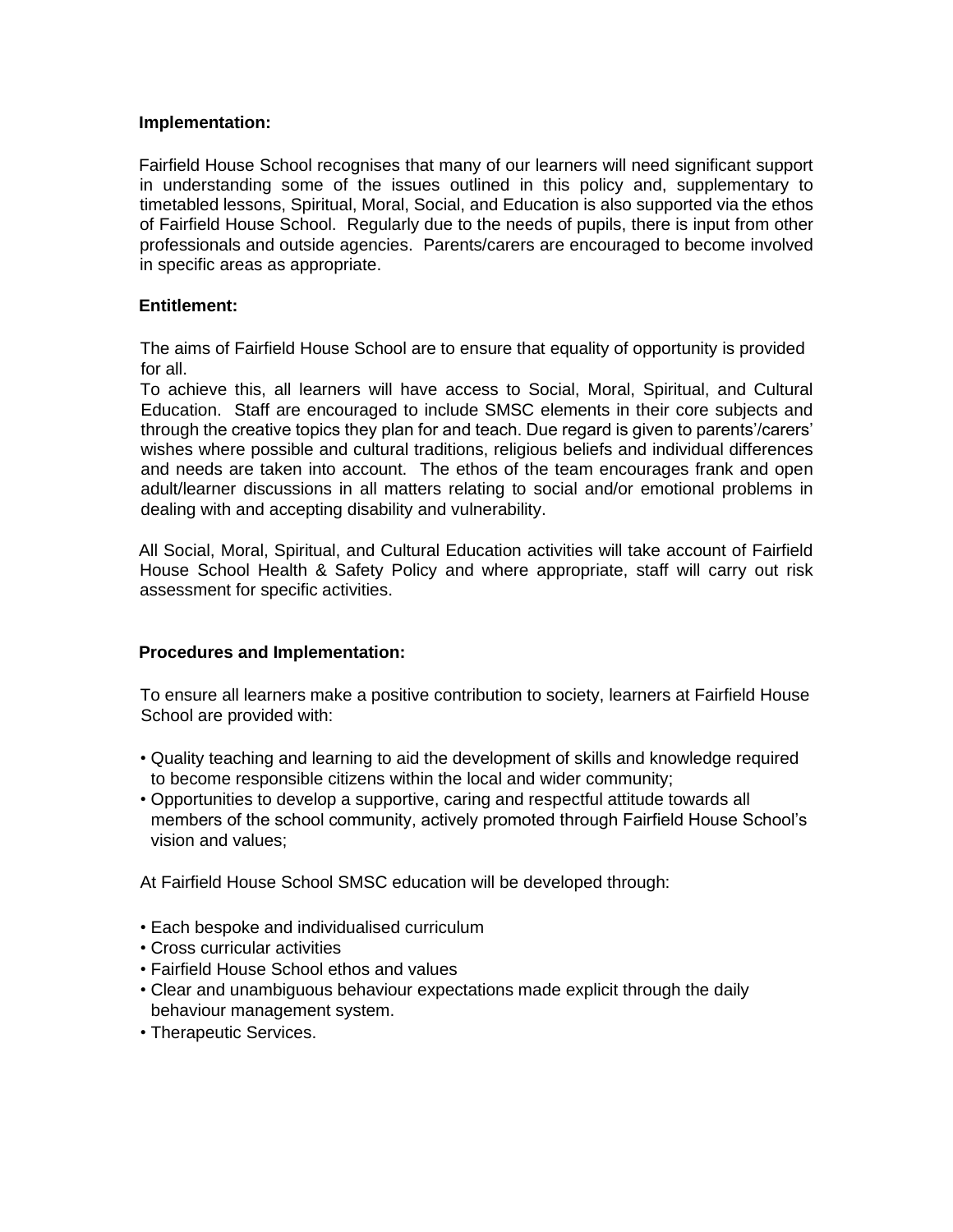## **Teaching and Organisation**

Development in SMSC will take place across all curriculum areas, within activities that encourage learners to recognise the spiritual dimension of their learning, reflect on the significance of what they are learning, and to recognise any challenges that there may be to their own attitude and lifestyle.

## **The provision of SMSC will allow learners to**:

- Talk about personal experiences and feelings;
- Express and clarify their own ideas and beliefs;
- Speak about difficult events, e.g. bullying, death etc;
- Share thoughts and feelings with other people;
- Explore relationships with friends/family/others;
- Consider others' needs and behaviour;
- Show empathy;
- Develop self-esteem and a respect for others;
- Develop a sense of belonging;
- Develop the skills and attitudes that enable pupils to develop socially, morally, spiritually and culturally – e.g. empathy, respect, open mindedness, sensitivity and critical awareness.

## **Many curriculum areas provide opportunities to:**

- Listen and talk to each other;
- Learn an awareness of treating all as equals, and accepting people who are physically or mentally different;
- Agree and disagree;
- Take turns and share equipment;
- Work co-operatively and collaboratively.

## **Links with the wider community**

- Visitors are welcomed into school:
- Learners take part in whole school activities such as: Show racism the Red Card; Jeans for Genes; Remembrance Day; MacMillan Coffee Morning and Sport/Comic Relief;
- The development of a strong home-school link is regarded as very important, enabling parents/carers and teachers to work in an effective partnership to support the learner;
- Learners will be taught to appreciate their local environment and to develop a sense of responsibility to it through voluntary projects, outdoor education and events such as the Food to Fork, as well as visits to local communities.